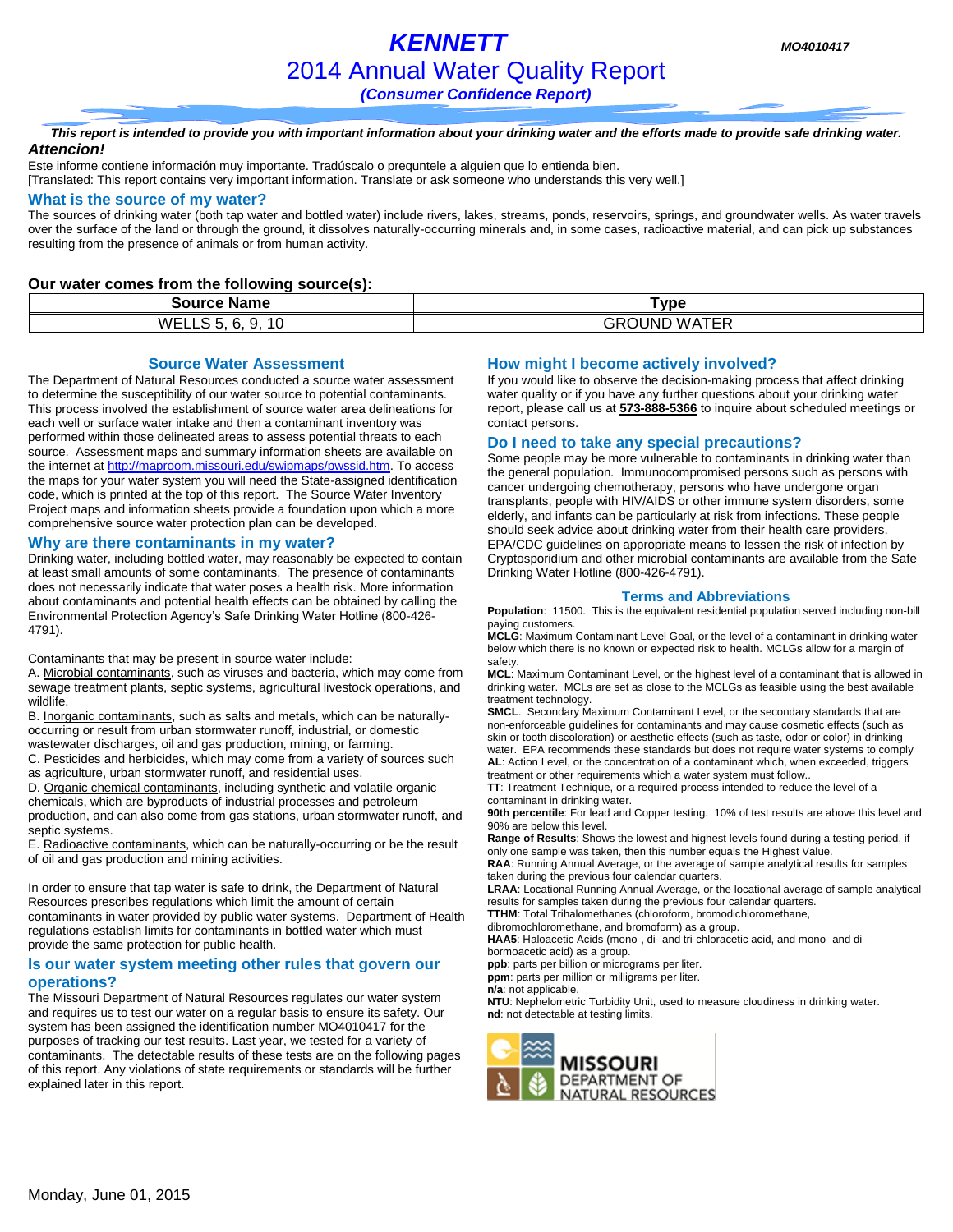# *KENNETT MO4010417* 2014 Annual Water Quality Report *(Consumer Confidence Report) Contaminants Report*

*The state has reduced monitoring requirements for certain contaminants to less often than once per year because the concentrations of these contaminants are not expected to vary significantly from year to year. Records with a sample year more than one year old are still considered representative.*

| <b>Regulated Contaminants</b>    |                                  |                                |                                                                     |               |                         |             |                                                                                                |             |                                          |  |
|----------------------------------|----------------------------------|--------------------------------|---------------------------------------------------------------------|---------------|-------------------------|-------------|------------------------------------------------------------------------------------------------|-------------|------------------------------------------|--|
| Regulated<br><b>Contaminants</b> | <b>Collection</b><br><b>Date</b> | <b>Highest</b><br><b>Value</b> | <b>Range of Results</b><br>(low – high)                             | <b>Unit</b>   | <b>MCL</b>              | <b>MCLG</b> | <b>Typical Source</b>                                                                          |             |                                          |  |
| <b>ARSENIC</b>                   | 8/7/2012                         | 1.6                            | 1.6                                                                 | ppb           | 10                      |             |                                                                                                |             | Erosion of natural deposits              |  |
| <b>BARIUM</b>                    | 8/7/2012                         | 0.157                          | 0.157                                                               | ppm           | 2                       |             | Discharge of drilling wastes; Discharge from metal refineries;<br>Erosion of natural deposits  |             |                                          |  |
| <b>CHROMIUM</b>                  | 12/4/2013                        | 1.65                           | $1.16 - 1.65$                                                       | ppb           | 100                     | 100         | Discharge from steel and pulp mills                                                            |             |                                          |  |
| <b>FLUORIDE</b>                  | 8/8/2014                         | 1.30                           | $1.11 - 1.30$                                                       | ppm           |                         | 4           | Natural deposits; Water additive which promotes strong teeth                                   |             |                                          |  |
| NITRATE-<br><b>NITRITE</b>       | 4/14/2014                        | 0.026                          | 0.026                                                               | ppm           | 10                      | 10          | Runoff from fertilizer use; Leaching from septic tanks, sewage;<br>Erosion of natural deposits |             |                                          |  |
|                                  |                                  |                                |                                                                     |               |                         |             |                                                                                                |             |                                          |  |
| <b>Disinfection Byproducts</b>   |                                  |                                | <b>Monitoring</b><br><b>Highest</b><br><b>Period</b><br><b>LRAA</b> |               | Range<br>$(low - high)$ |             | <b>MCL</b>                                                                                     | <b>MCLG</b> | <b>Typical Source</b>                    |  |
| <b>TTHM</b>                      |                                  | 2014                           | 21                                                                  | $10.3 - 21.1$ |                         | ppb         | 80                                                                                             | $\Omega$    | Byproduct of drinking water disinfection |  |

| Lead and<br>Copper | <b>Date</b> | 90th<br>Percentile | <b>Range of Results</b><br>(low – high) |     | $\Lambda$<br>ль | <b>Sites</b><br><b>Over AL</b> | <b>Typical Source</b>                   |  |
|--------------------|-------------|--------------------|-----------------------------------------|-----|-----------------|--------------------------------|-----------------------------------------|--|
| COPPER             | 2010 - 2012 | 0.0839             | $0.00195 - 0.153$                       | ppm | ں.              |                                | Corrosion of household plumbing systems |  |
| LEAD               | 2010 - 2012 | 0. 71              | $.13 - 13.5$                            | ppb | 15<br>Ιu        |                                | Corrosion of household plumbing systems |  |

| obiologica<br>ліс                             | Resul'                                                                                  | $-$<br>ш            | <b>WDICA</b><br>י שטוויים ידי |
|-----------------------------------------------|-----------------------------------------------------------------------------------------|---------------------|-------------------------------|
| No.<br>$+0.0100$<br>Results<br>י −ייי טש∪ט בי | ⊧the<br>`olondor<br>$V \cap T$<br>were<br>-ound in<br>ienual<br>va<br>ı <del>c</del> aı | 2014<br>$\sim$<br>υ |                               |

| <b>Unregulated Contaminant Monitoring Rule</b><br>(UCMR) | <b>Collection</b><br>Date of HV | <b>Highest Value (HV)</b> | Range         | <b>Unit</b> |
|----------------------------------------------------------|---------------------------------|---------------------------|---------------|-------------|
| CHROMIUM. HEX                                            | 11/12/2013                      |                           | $1.1 - 1.4$   | UG/L        |
| <b>STRONTIUM</b>                                         | 5/29/2013                       | 81.2                      | 74.8 - 81.2   | UG/L        |
| VANADIUM. TOTAL                                          | 12/4/2013                       | .06                       | $0.76 - 1.06$ | UG/L        |

# *Violations and Health Effects Information*

During the 2014 calendar year, we had the below noted violation(s) of drinking water regulations.

| Analyt <sup>.</sup><br>.<br>∙erio⊾<br>Compliance                                  |                                         | <b>Tvpe</b> |  |  |
|-----------------------------------------------------------------------------------|-----------------------------------------|-------------|--|--|
| <b>No</b><br>Calendar<br>. Violations ′<br>Occurred in<br>າ the<br>$\sim 10^{-7}$ | 2014<br>$V \cap T$<br>$\sim$<br>ca<br>v |             |  |  |

### **Special Lead and Copper Notice:**

If present, elevated levels of lead can cause serious health problems, especially for pregnant women and young children. Lead in drinking water is primarily from materials and components associated with service lines and home plumbing. KENNETT is responsible for providing high quality drinking water, but cannot control the variety of materials used in plumbing components. When your water has been sitting for several hours, you can minimize the potential for lead exposure by flushing your tap for 30 seconds to 2 minutes before using water for drinking or cooking. If you are concerned about lead in your water, you may wish to have your water tested. Information on lead in drinking water, testing methods, and steps you can take to minimize exposure is available from the Safe Drinking Water Hotline (800-426-4791) or at [http://water.epa.gov/drink/info/lead/index.cfm.](http://water.epa.gov/drink/info/lead/index.cfm)

You can also find sample results for all contaminants from both past and present compliance monitoring online at the Missouri DNR Drinking Water Watch website [http://dnr.mo.gov/DWW/indexSearchDNR.jsp.](http://dnr.mo.gov/DWW/indexSearchDNR.jsp) To find Lead and Copper results for your system, type your water system name in the box titled Water System Name and select *Find Water Systems* at the bottom of the page. The new screen will show you the water system name and number, select and click the Water System Number. At the top of the next page, under the *Help* column find, *Other Chemical Results by Analyte*, select and click on it. Scroll down alphabetically to Lead and click the blue Analyte Code (1030). The Lead and Copper locations will be displayed under the heading *Sample Comments*. Scroll to find your location and click on the *Sample No*. for the results. If your house was selected by the water system and you assisted in taking a Lead and Copper sample from your home but cannot find your location in the list, please contact KENNETT for your results.